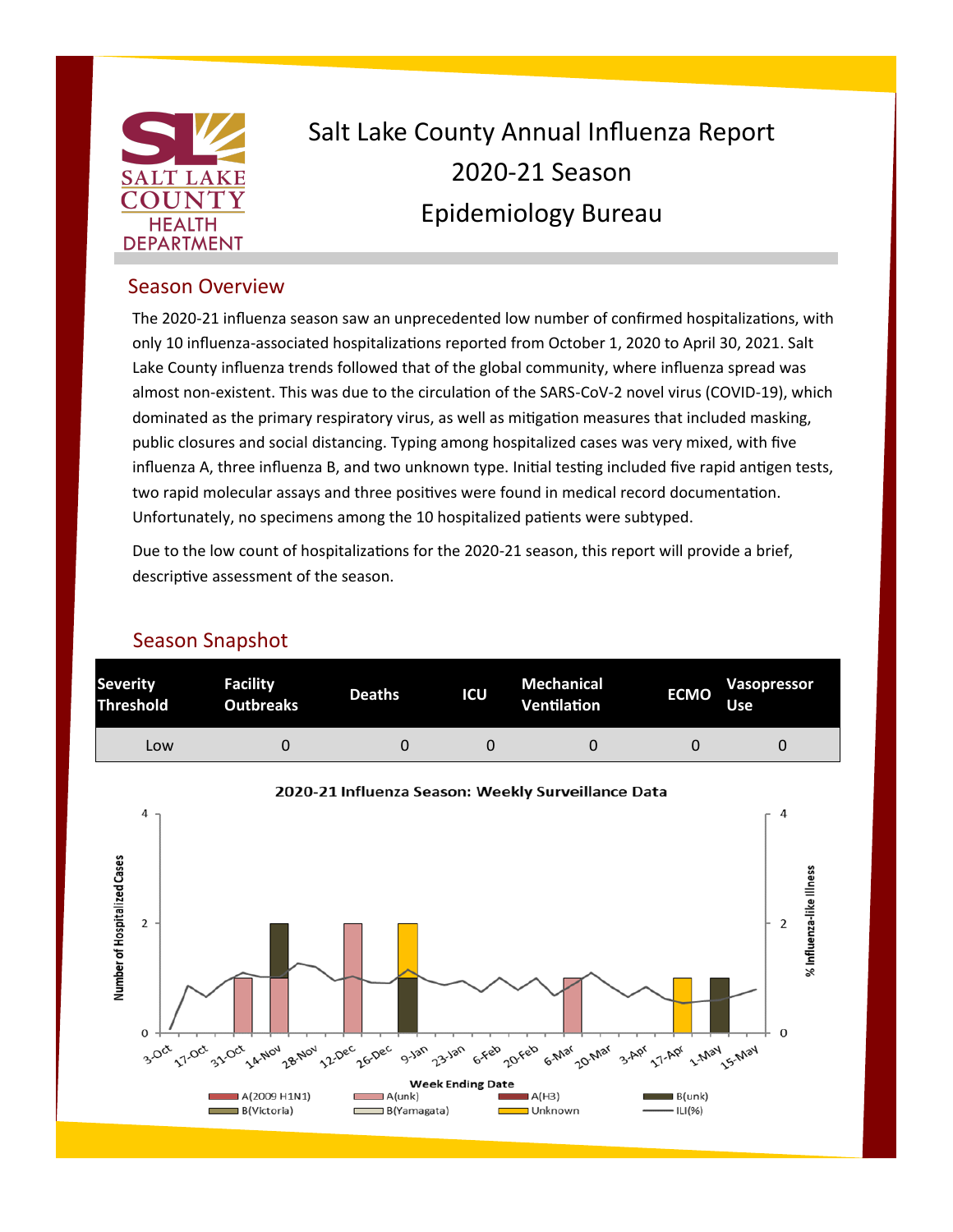



Due to the low case count, a statistically significant difference between age groups was not found.



Compared to past seasons, the influenza-like illness (ILI) percentage remained low.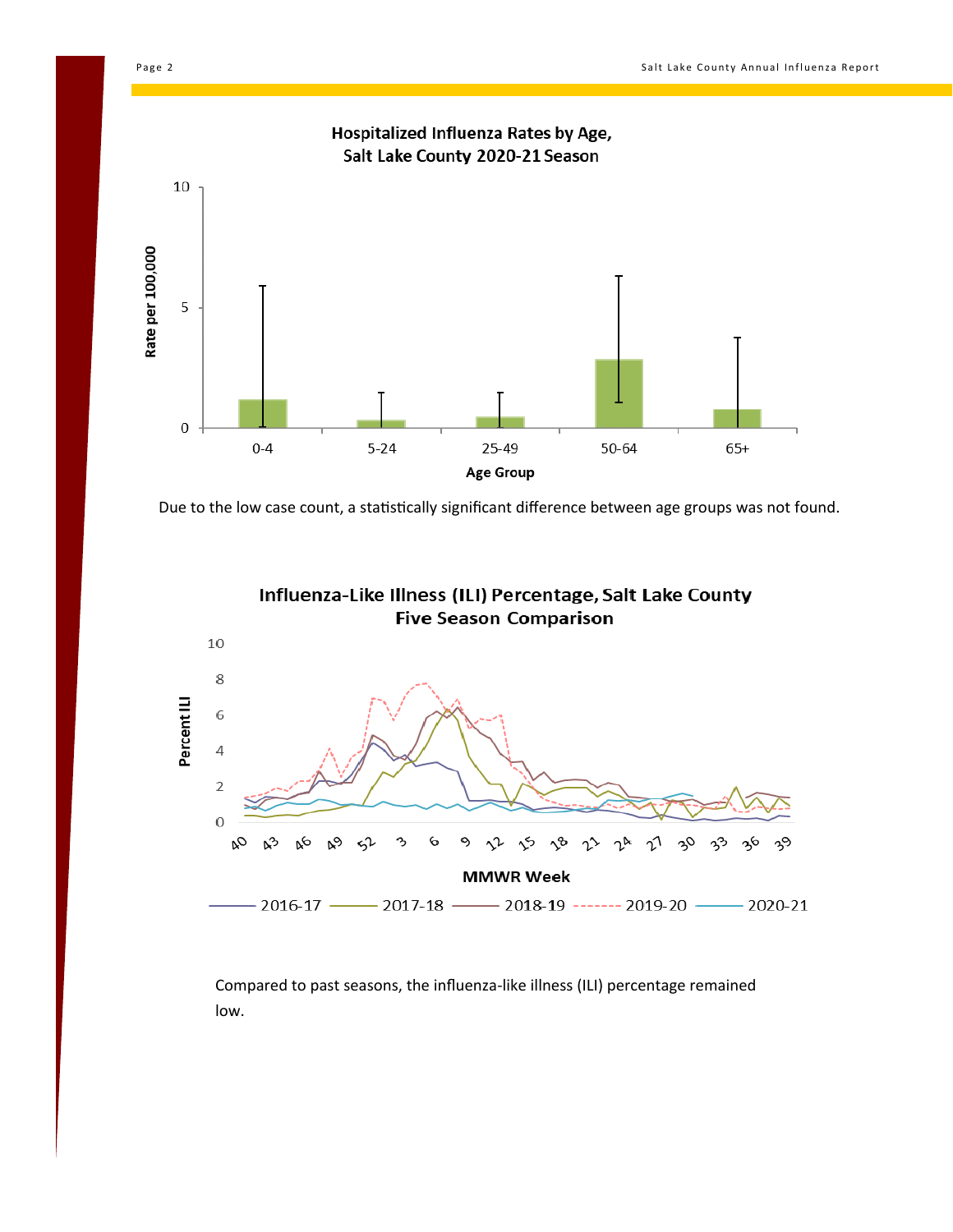



Pneumonia and influenza mortality for Salt Lake County was elevated for 13 consecutive weeks from October 2020 to January 2021. This was primarily due to the surge in COVID-19 related deaths that had pneumonia also listed on their death certificate. Seasonal elevations during the respiratory season are considered normal, however 13 consecutive weeks of elevations is not typically observed.

There were three influenza-associated hospitalized cases this season that were also co-infected with COVID-19. The age range for these cases was 40-60 years of age. All had underlying health conditions, with the most common being metabolic conditions. Typing included one influenza A, one influenza B and one unknown influenza type. Zero cases needed additional oxygen requirements like BiPAP or nasal cannula. All three co-infected individuals had a discharge diagnosis of acute renal failure, where two of the three cases also had a discharge diagnosis of pneumonia.

As for vaccine, two cases were vaccinated against influenza and one was unvaccinated. One case acquired COVID prior to COVID vaccine availability, one was partially vaccinated for COVID during infection, and one received the second dose of COVID vaccine less than 14 days from positive COVID result.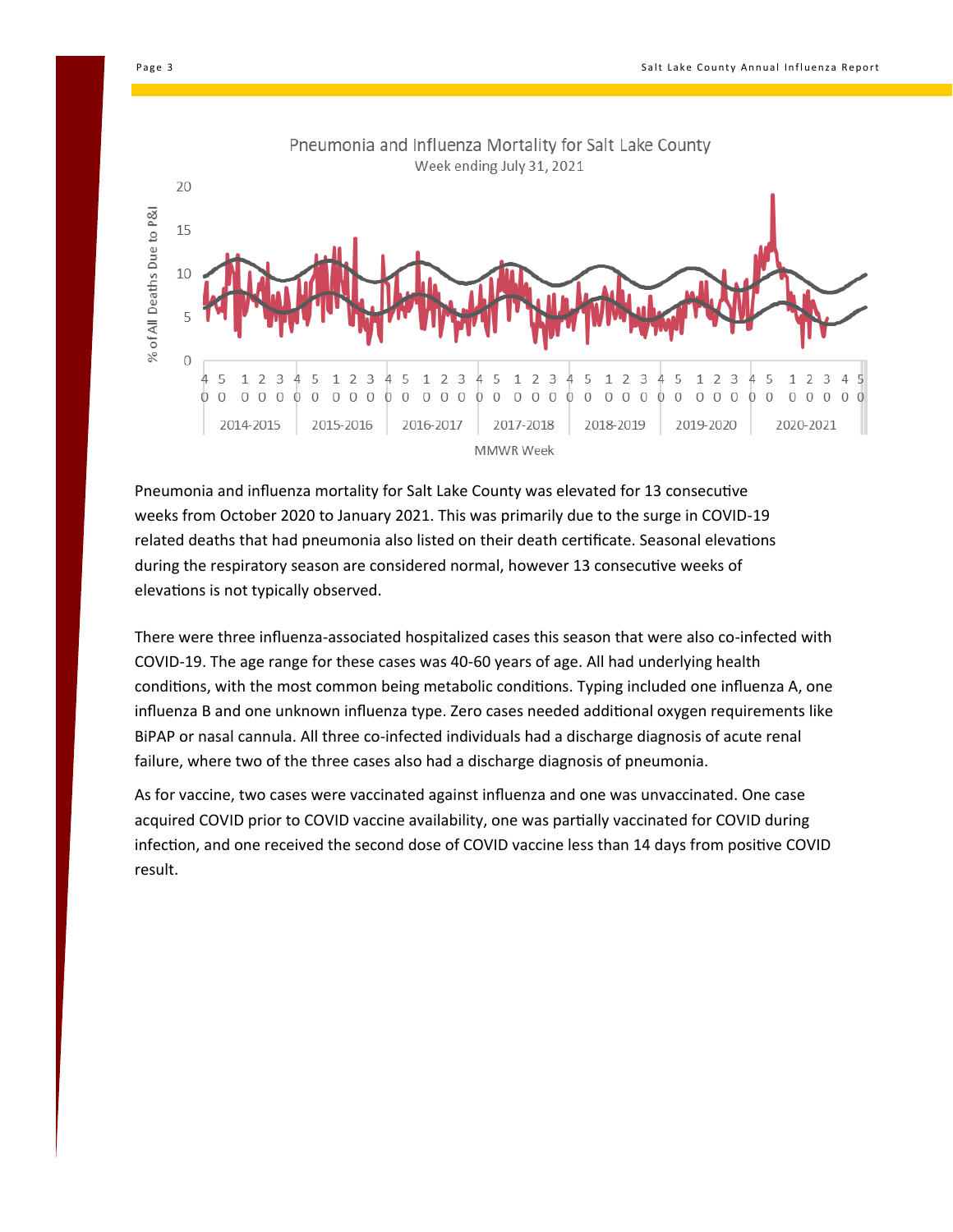Below is a model that assesses influenza burden throughout Salt Lake County by accounting for the underreporting of hospitalized influenza cases. By accounting for this underreporting, the model allows for the projection of how many cases of influenza were attended to in an outpatient clinic and how many individuals were sick with influenza in Salt Lake County but never received medical care.

Due to such historically low hospitalized case counts, the model did not project that more influenzaassociated hospitalizations occurred during the season. However, the model projected that 1,000 residents may have been sick with influenza and sought medical care and 1,000 residents may have been sick with influenza and did not seek care.

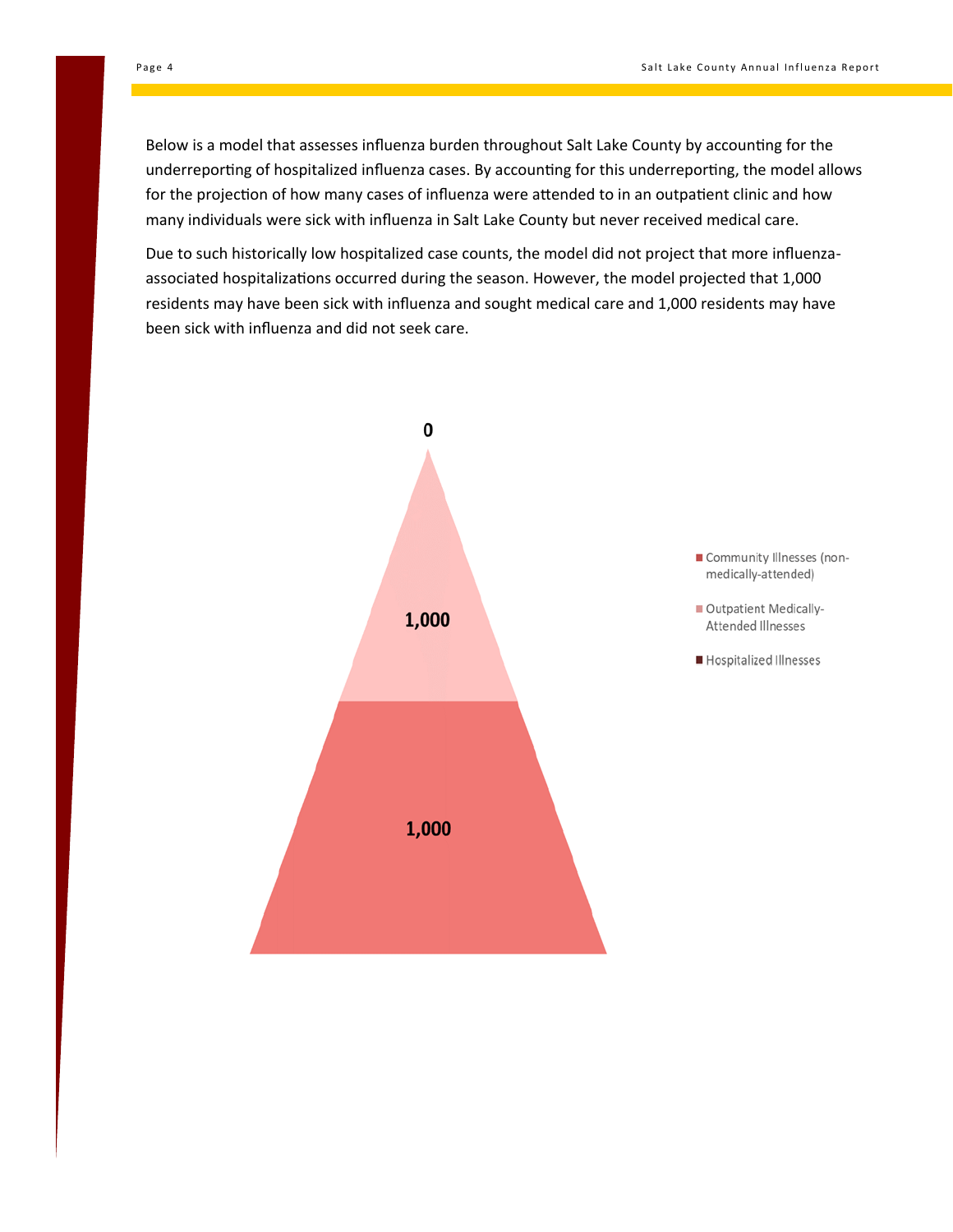The 2020-21 influenza season was unlike past seasons, with an unbelievably low case count of hospitalized cases and low community transmission. With the co-circulation of COVID and influenza, it will be interesting to observe how future influenza seasons behave and if the introduction of COVID will drastically change the picture of influenza's influence on the community. Mitigation measures such as masks, public closures, social distancing and vaccination were all key players in reducing the spread of influenza. If these mitigation measures continue into future seasons, it may be common place to see lower hospitalized case counts than in seasons past.